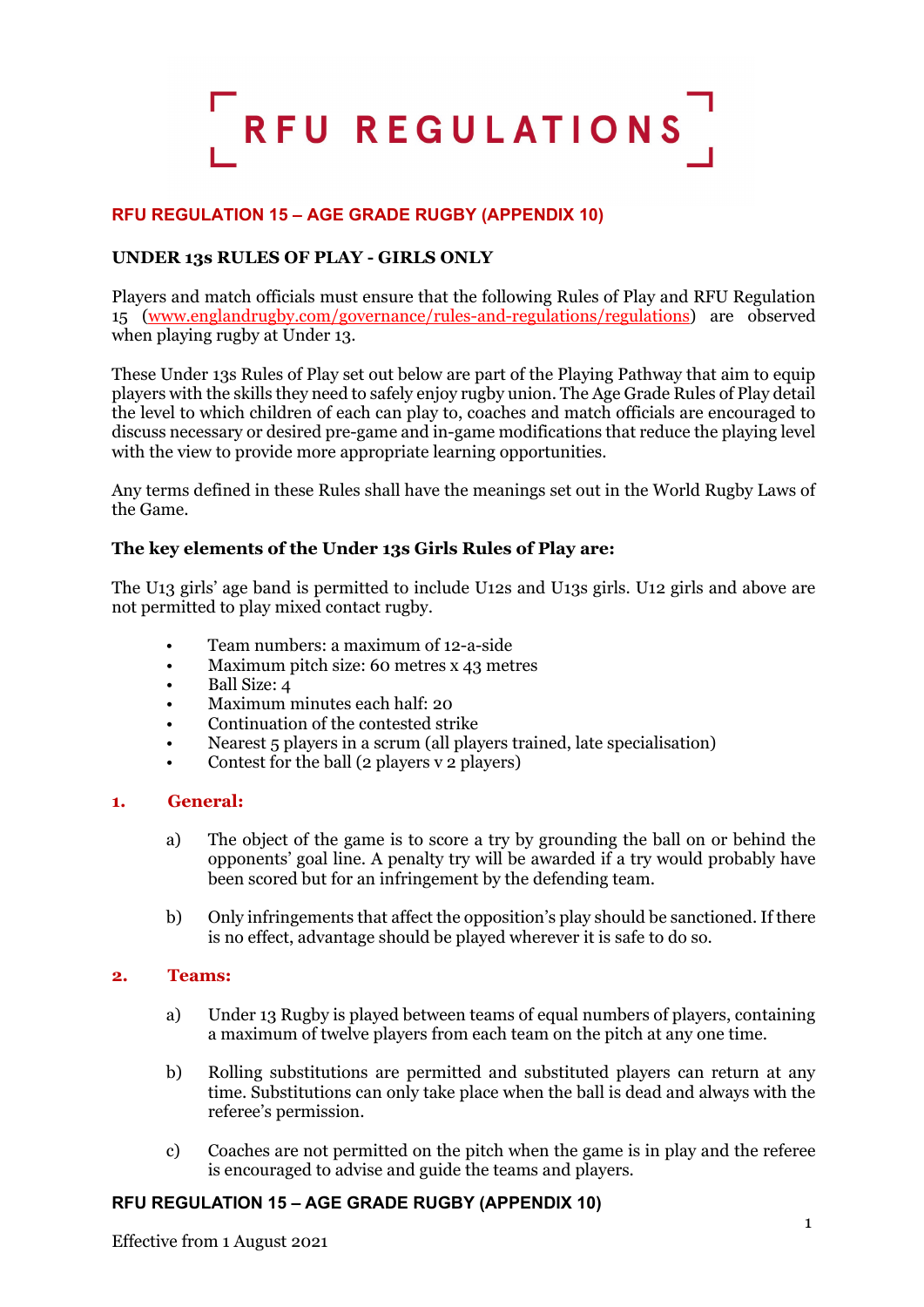# **3. Pitch Size:**

- a) The maximum pitch size is 60 metres by 43 metres, plus 5 metres for each in-goal area.
- b) The referee and coaches may agree to reduce the pitch sizes provided that they agree it is safe to do so.
- c) Adjacent pitches should be no closer than 5 metres.
- d) Provision should be made to indicate the position of the place 15 metres from each goal line, serving a similar purpose to the 22 metre line in the World Rugby Laws of the Game.

## **4. Starts and Restarts:**

- a) A drop kick from the centre of the half way line will be used to start each half of the game, and for all restarts after a score. After a score, the opponents of the team who scored will have the option to receive the kick or kick off themselves.
- b) The kicker's team must be behind the ball until it has been kicked and the nonkicking team must be at least 7 metres back from the half way line.
- c) If the ball does not travel 7 metres but is first played by an opponent, play continues.
- d) If the ball does not travel 7 metres or is played by the kicking team before reaching 7 metres or is kicked directly into touch, the non-kicking team will have the choice of:
	- i. A throw in to a scrum at the centre of the half way line.
	- ii. The kick to be re-taken.
- e) Where players of the kicking team are in front of the ball, the non-kicking team shall have a throw in to a scrum at the centre of the half way line.
- f) If the ball is kicked into the opponents' in-goal, without having touched or been touched by a player and is then immediately touched down or made dead, or the ball goes into touch in goal, the non-kicking team has the choice of:
	- i. A throw in to a scrum at the centre of the half way line.
	- ii. The kick to be re-taken.

## **5. Free Kick:**

- a) After the following infringements, a free kick will be awarded to the non-offending team:
	- i. Foul Play.
	- ii. Offside.
	- iii. When a fend off or hand off has been used.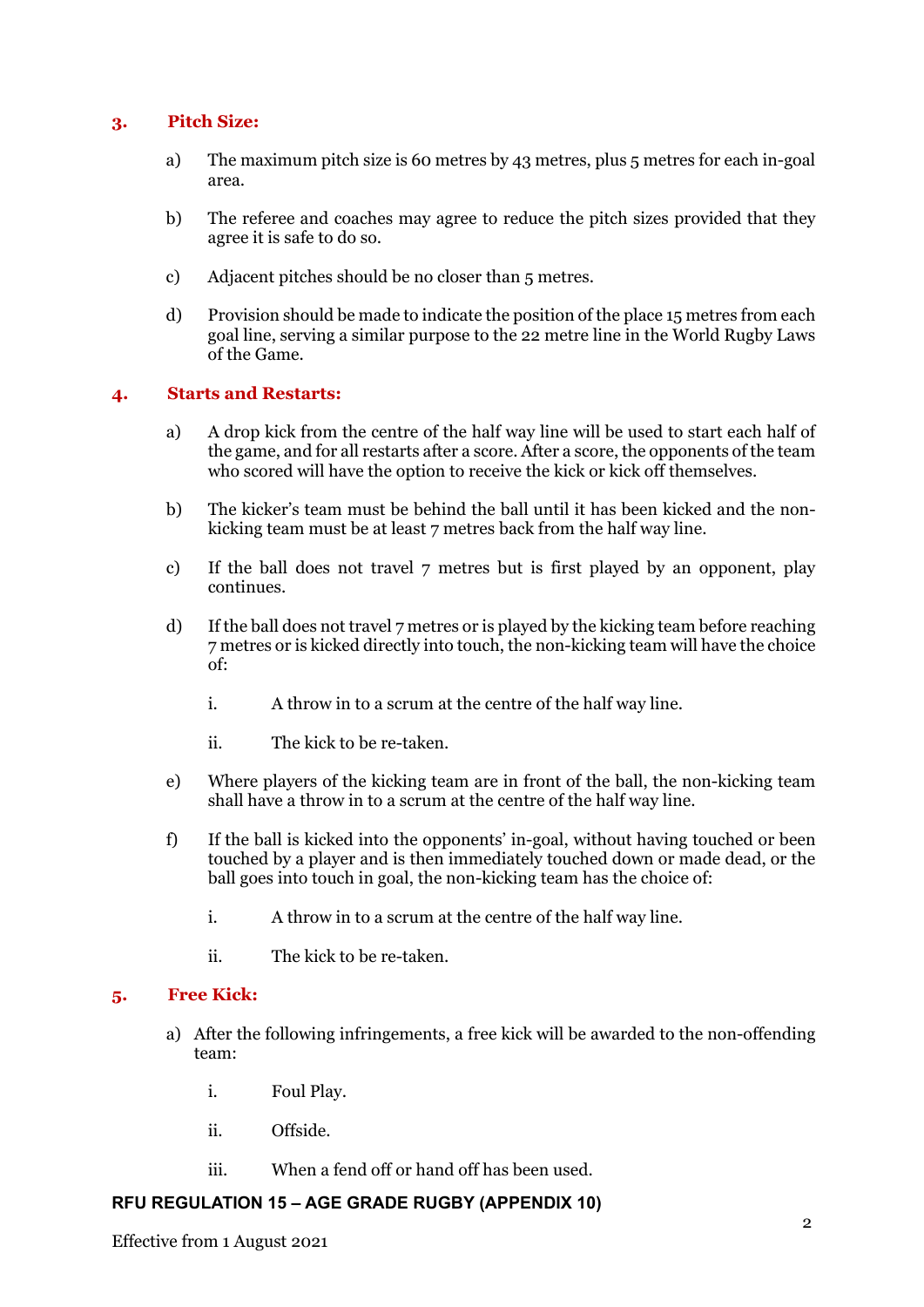iv. When a ball carrier uses the "squeezeball" technique.

*Note: ''Squeezeball" is a technique where the ball carrier goes to ground, head forward (touching or close to the ground), irrespective of immediate contact with opponents, usually keeping parallel to the touchline, holding and protecting the ball close to the chest and, when on the ground, pushing the ball back between the legs.*

- v. When a player voluntarily falls on or over a player lying on the ground with the ball in their possession or voluntarily falls on or over players lying on the ground with the ball between them, or near them.
- vi. When a player is prevented by the opposition from passing the ball when the ball has gone to ground.
- vii. When a team pushes in the scrum.
- vii. When a tackler makes contact above the armpits.
- b) A free kick is a kick from the hand. This can either be a tap (the ball must move a visible distance out of the hand or along the ground) by the player to themselves, or a kick to gain ground. Opponents must be 7 metres back, towards their own goal line.

#### **6. Passing:**

- a) The ball may only be passed sideways or backwards. If the ball is handed to another player who is in front of the ball carrier or passed or knocked forwards towards the opponents' dead ball line, a scrum is awarded to the non-offending team. Referees should play advantage wherever it is safe to do so.
- b) Where the ball has been ripped from the ball carrier, whether by the attacker or defender, the ball must be passed immediately away from the contact area.

#### **7. Free Passes:**

- a) A free pass is awarded when the ball or ball carrier has gone into touch. The free pass is 5 metres from touch, level with where the ball or ball carrier went into touch.
- b) At a free pass, the opposition must be 7 metres back from the mark. At a free pass, the passer must start with the ball in both hands and, when the referee calls "Play", pass the ball backwards through the air to a member of their team. For safety reasons, no player from either team may run until the pass is made.

#### **8. The Tackle, Maul and Ruck:**

a) A "Tackle" occurs when the ball carrier is held by one or more opponents and is brought to ground. A ball carrier who is not held is not a tackled player and a tackle has not taken place. Opposition players who hold the ball carrier and bring that player to ground, and who also go to ground, are known as tacklers. Opposition players who hold the ball carrier and do not go to ground are not tacklers. The tackle must include the use of arms. Where the ball carrier is taken to ground, the referee will call "Tackle-Release".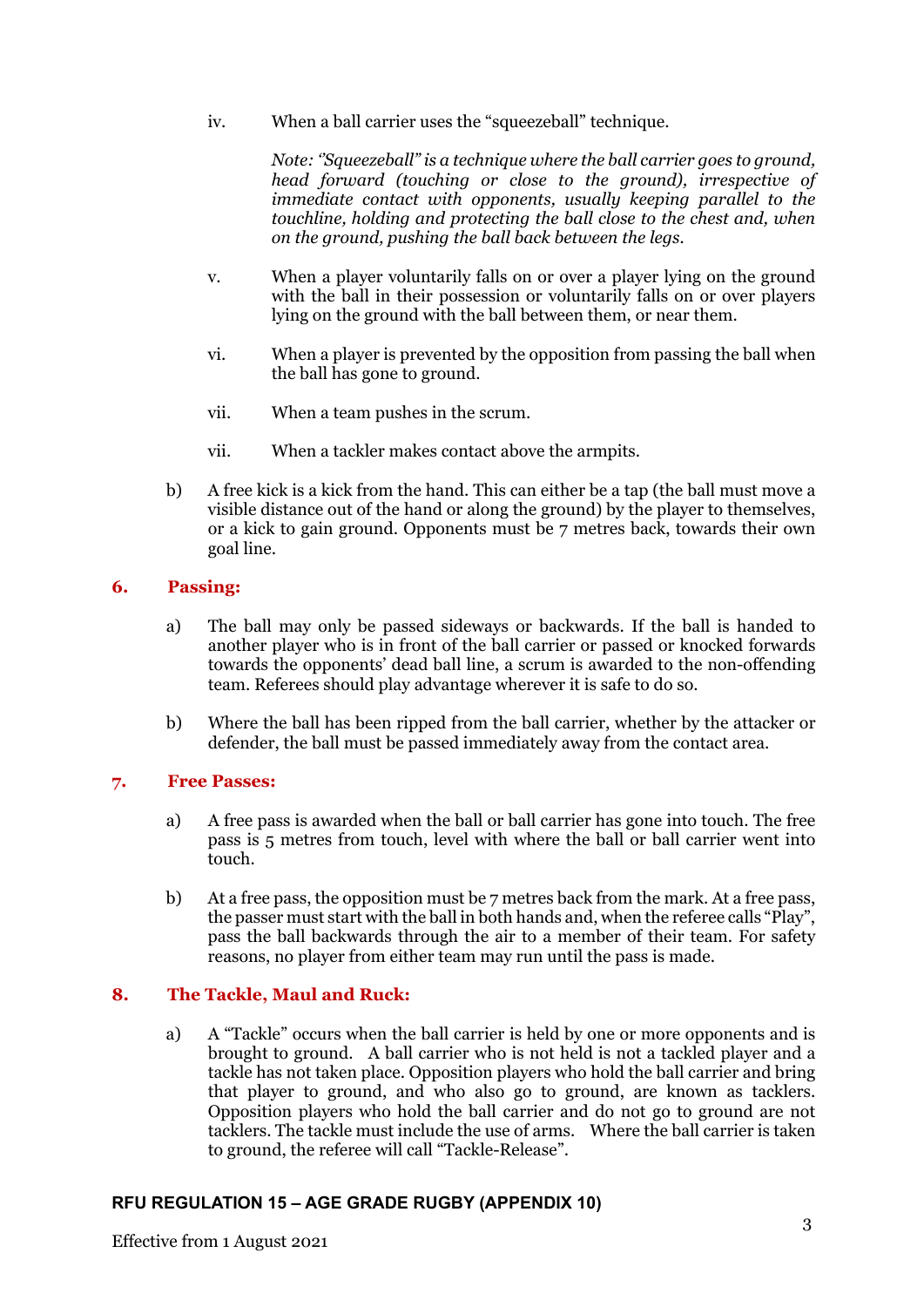- b) When the ball carrier is not taken to ground, the opponent may contest the ball by grabbing it.
- c) Only the ball carrier can be tackled. The ball carrier can run and dodge potential tacklers but may not fend them off using their hands or the ball.
- d) The tackler must grasp the ball carrier below the armpits, on the shirt, shorts or around the legs.
- e) When the ball carrier is held and remains on their feet they may continue to progress forward. Once forward momentum has been stopped, the ball must be played away from the contact area.
- f) When the ball carrier is taken to ground, the tackler must immediately release the ball carrier and must get to their feet before contesting the ball or blocking the pass.
- g) If the ball carrier is taken to ground and the referee calls "Tackle-Release", the ball carrier must pass the ball immediately, or roll away or place the ball towards their own team.
- h) When the tackle is made the team in possession of the ball may only support from behind.
- i) When the tackle is made and the ball carrier is on the ground, TWO supporting players from each team, who must remain on their feet, may:
	- i. ii.pick up or rip the ball and pass away from the contact area; or
	- ii. if a ruck is not formed, pick up the ball and run; or
	- iii. up to TWO players may join to form a ruck but must do so from their own side (i.e. from the direction of their own goal line) and drive over the ball, in an attempt to take their immediate opponents away from the ball.
- j) If i) iii. Above has taken place, the next arriving player must pass the ball to another player.
- k) Support players must not stand either side and in close proximity to the ball carrier to prevent defenders from making the next tackle.
- l) A "ruck" is a phase a play where one or more players from each team, who are on their feet, in physical contact, close around the ball on the ground. Open play has ended. Players are rucking when they are in a ruck and using their feet to try to win or keep possession of the ball, without being guilty of foul play. No more than three players from either team (including the ball carrier and tackler) can be involved in the ruck.
- m) When the ball has been clearly won by a team at a ruck and the ball is available to be played the referee will call "Use it" after which the ball must be played within 5 seconds. If the ball is not played within 5 seconds the referee will award a scrum and the team not in possession of the ball at the ruck is awarded the throw-in.
- n) A "maul" begins when a player carrying the ball is held by one or more opponents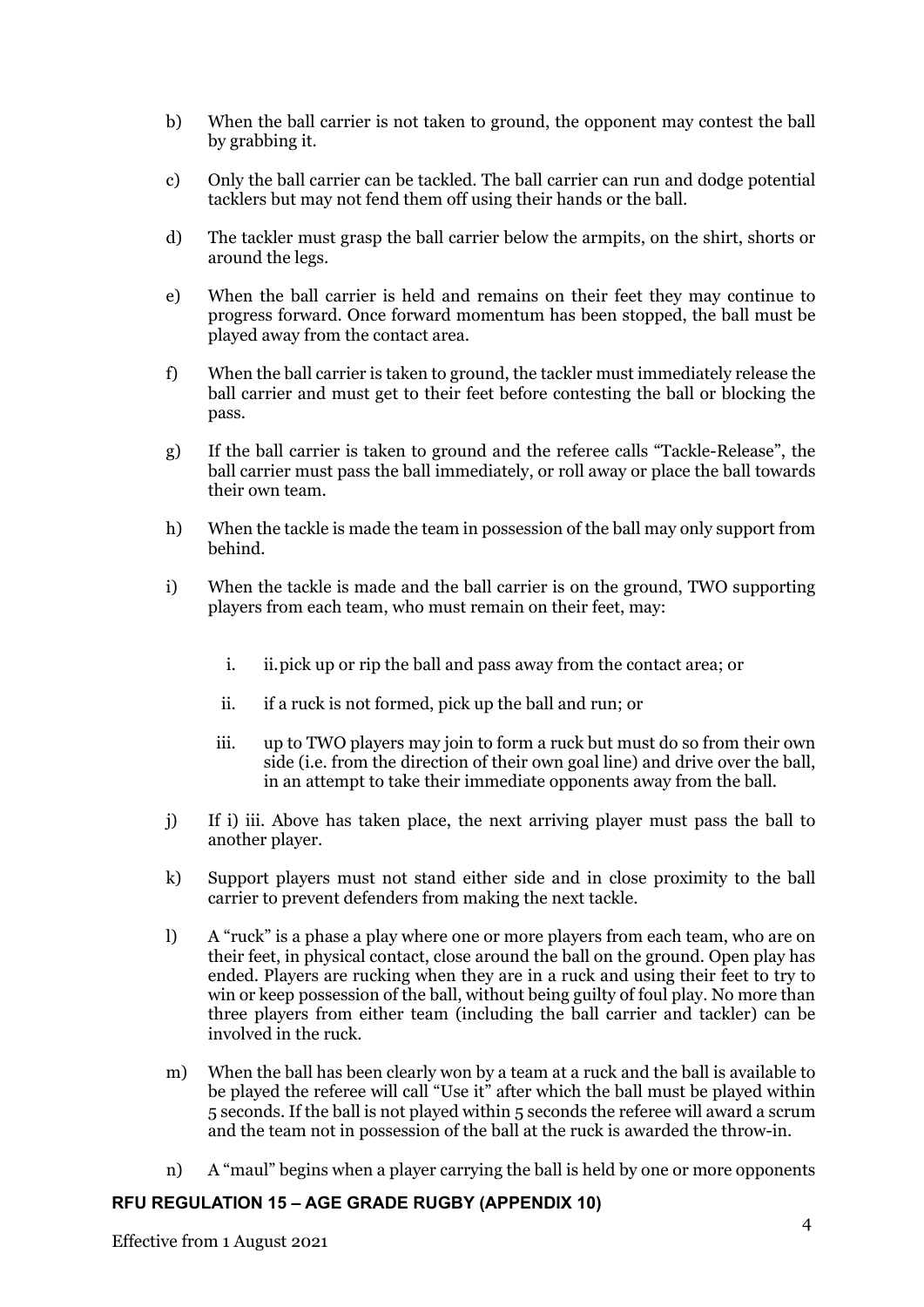and one of the ball carrier's team mates bind on the ball carrier. A maul therefore consists, when it begins, of at least three players, all on their feet; the ball carrier and one player from each team. No more than 3 players from either team (including the ball carrier and opponents) can be involved in the maul. All the players involved must be bound to the maul and must be on their feet and moving towards a goal line. Open play has ended.

o) When a maul is formed the ball must be made available within 5 seconds. The referee should call "Use it" and the ball should be moved away from the contact area. If neither team can pass the ball away, a scrum should be awarded to the team not in possession when the maul began.

## **9. Kicking:**

- a) Kicking the ball when it is on the ground is prohibited (often referred to as a 'flyhack').
- b) If the ball is kicked from outside of the 22 metre line (15m) directly into touch, a free pass is awarded to opposing team in line with where the ball was kicked and 5 metres in from the touchline, unless the non-kicking team elects to take a quick throw-in, in accordance with  $q(g)$ .
- c) A mark may be made anywhere on the pitch, with a catch direct from an opponent's kick, other than from a restart or a free kick. For a successful mark, the referee will award a free kick to the catcher's team.
- d) Other than from a restart, a free kick or charge down, if from a kick the ball is played in flight by a player of the non-kicking team and knocked forward, a scrum will be awarded to the non-kicking team from where the ball is touched.
- e) If from a kick the non-kicking team plays the ball and it goes backward, advantage can be played to the non-kicking team. Where no advantage is gained a scrum should be awarded to the non-kicking team.
- f) Box kicks and drop goals are not permitted.
- g) Where the kick goes into touch, the non-kicking team has the option to take a quick throw in, in preference to the free pass, unless it has been touched by a spectator (including coaches/replacements). It must be the same ball that was kicked into touch. For a quick throw-in, the player may be anywhere outside the field of play between the line of touch and the player's goal line. If the ball is brought back into the field of play, or players from the kicking team are in close proximity before the throw can be taken the referee should award a free-kick in accordance with the rules above.

## **10. Actions Inside the 22 Metre Line (the "22"):**

- a) If the ball is kicked from within the 22 by the defending team and goes directly into touch, a free pass will be awarded to the non-kicking team 5 metres in from the touchline, level with where the ball crossed the touchline. If the ball had been passed back into the "22" by the defending team and there had been no subsequent ruck, maul, tackle or the ball had touched an opposition player, the free pass will be level with where the ball was kicked.
- b) A drop out "22" will be awarded: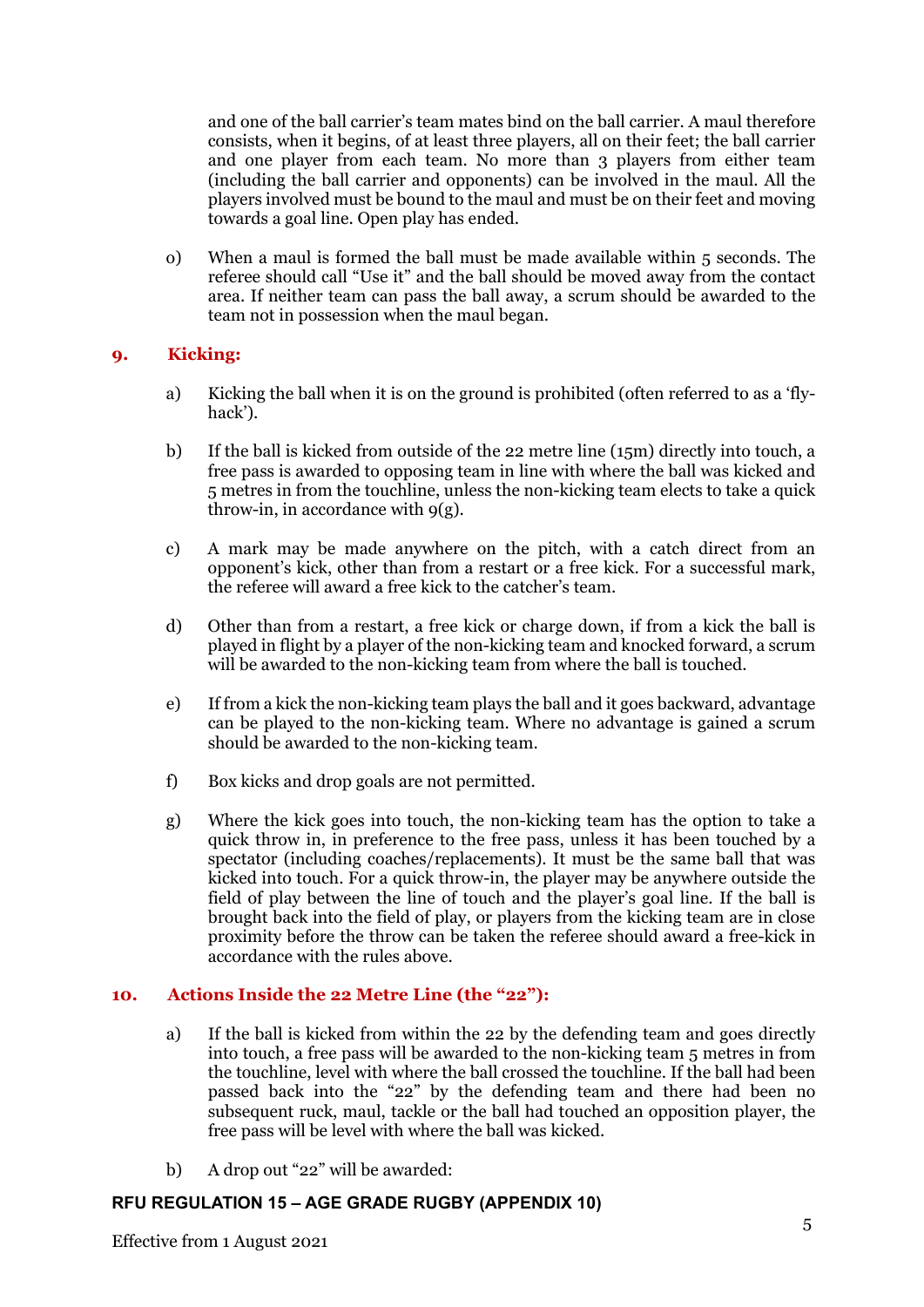- i. when the ball is kicked into in-goal by the attacking team and made dead by a defender; or
- ii. when the ball is kicked, sent or carried into in-goal by the attacking team and the ball touches or crosses touch-in-goal or dead ball line.

## **11. Ball to Ground:**

- a) Players must play rugby on their feet, with the ball in hand.
- b) If the ball goes to ground, players should be encouraged to pick it up. If they dive to recover the ball they must either get up with the ball, pass the ball or release it immediately and be allowed to do so by the opposition.
- c) If the ball is lost forward, a scrum is awarded to the non-offending team unless advantage occurs to the non-offending team.
- d) If the ball is passed other than forward and goes to ground, play will continue and either team may pick up the ball. If the ball rolls into touch a free pass will be awarded 5 metres from the touchline level with where it crossed the touchline to the non-offending team.

#### **12. Scrums:**

- a) A scrum will be awarded for:
	- i. a forward pass; or
	- ii. a knock on; or
	- iii. where the ball does not emerge from a maul or ruck; or
	- iv. where the ball becomes unplayable.
- b) The scrum will consist of 5 players from each team, i.e. a prop on either side of the hooker and two locks. They will be the nearest 5 players from either side, with the sixth nearest acting as scrum half. All players should be encouraged to take part.
- c) The referee will call "Crouch" and then "Bind". The front rows crouch and using their outside arm, each prop must bind onto the back or side of their opponent. Following a pause, the referee will call "Set" only when the front rows are ready. The front rows may then engage.
- d) Front rows must not charge at each other. If they start to set too close together and with their necks and backs bent, the scrum must be stopped and the scrum reformed. Props' body positions must be parallel to the touchline, their head and shoulders must be no lower than the hips and there must be no downward pressure exerted.
- e) Only the hookers may strike for the ball. Neither team may push.

*Note to referee: Referees and coaches MUST be aware of the following: If the scrum collapses, the whistle must immediately be blown and the appropriate sanction awarded or the scrum reset. If a player is persistently involved in collapsing or illegal binding, they must not take any further part in the scrum or*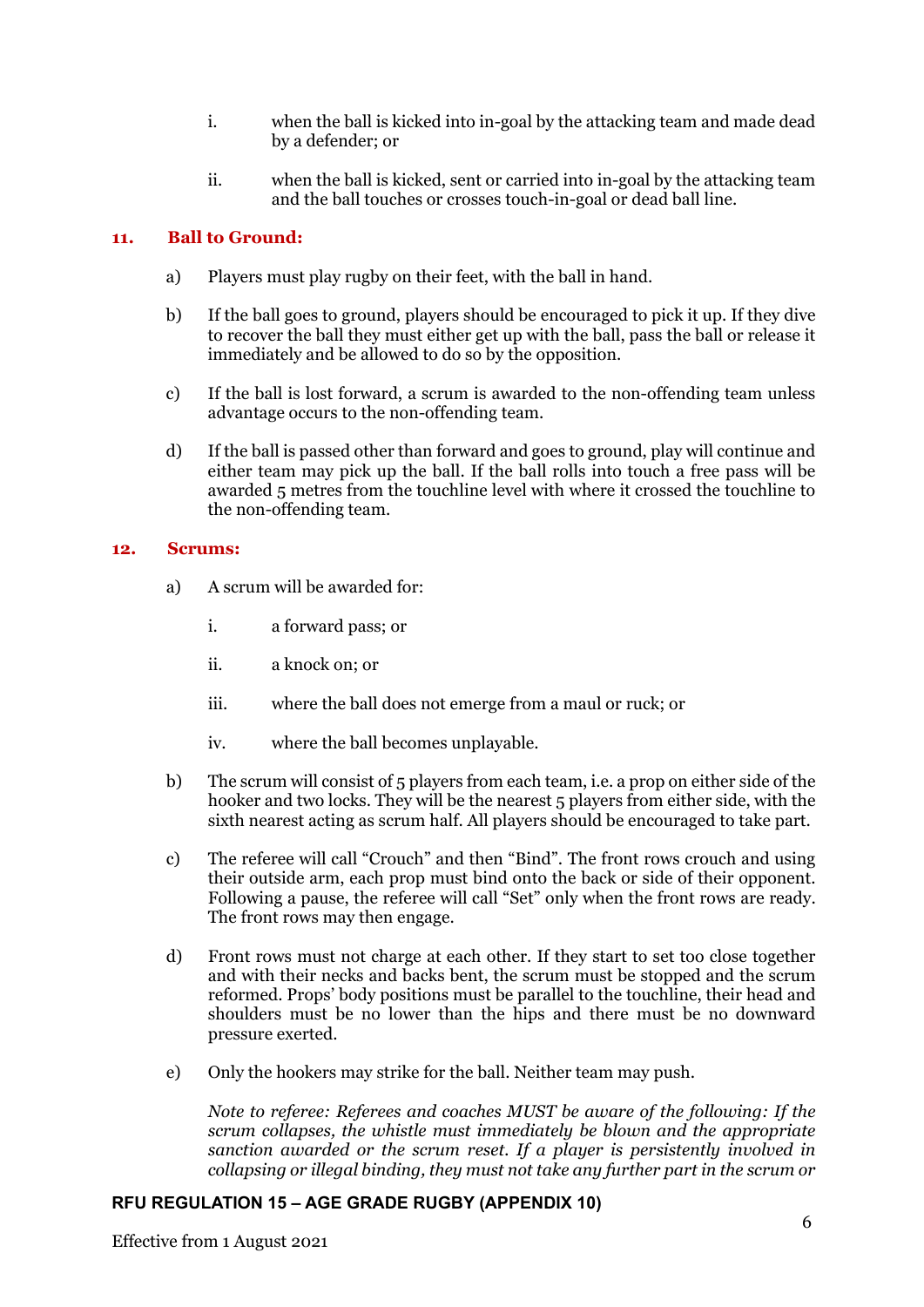*if a player's lack of technique or strength is a danger, they must be replaced. All players, including replacements, should be suitably trained and experienced.*

- f) Once the ball has been won, the scrum half must pass the ball from the base of the scrum. They cannot run with it.
- g) The back line of both teams must remain 5 metres behind the scrum until the ball emerges or the opposing scrum half lifts the ball from the ground. Until this happens, the non-throwing scrum half must remain directly behind their scrum, in the pocket edged by the two props.
- h) If a scrum is awarded within 5 metres of the goal line, the scrum is to be taken at a mark such that the middle line of the scrum is 5 metres from the goal line. In this case the backs of the defending team must stay on or behind the goal line until the scrum is completed.

*Note : Referees should pay particular attention to ensure that the scrum half throwing the ball into the scrum is not "feeding" their own players: the scrum half must hold the ball with both hands, with its major axis parallel to the ground and to the touchline, midway between their knees and ankles. The scrum half must release the ball from outside the tunnel so that it lands midway between the two front rows and beyond the width of the nearer prop's shoulders.*

#### **13. Offside:**

- a) In general play, anyone who is in front of a team mate who has played the ball is liable to sanction unless they return to an onside position (i.e. behind the team mate who played the ball).
- b) At the tackle, there are two offside lines at the hindmost part of the tackled player and tackler. All other players from either team must retire towards their own goal line until they are behind the hindmost part of the tackled player and tackler.
- c) At the maul, the offside lines are at the hindmost point of any player in the maul.
- d) At the ruck, the offside lines are at the hindmost point of any player in the ruck.
- e) At the scrum, a player is offside if they are less than 5 metres from the scrum before the ball is out of the scrum, unless the player is the scrum half or participating in the scrum.
- f) When kicking, a player is offside if they are in front of the ball when it is kicked or within 7 metres of an opponent waiting to play the ball (or the place where the ball will land).

## **14. Infringements:**

- a) The ball carrier may run and dodge potential tacklers but cannot fend or hand them off with their hand or the ball.
- b) The tackler must not make contact with the ball carrier above the armpits.
- c) No player shall use the technique known or referred to as "Squeezeball". No person involved in the teaching or coaching of rugby may teach or coach to encourage the use of the "Squeezeball" technique.